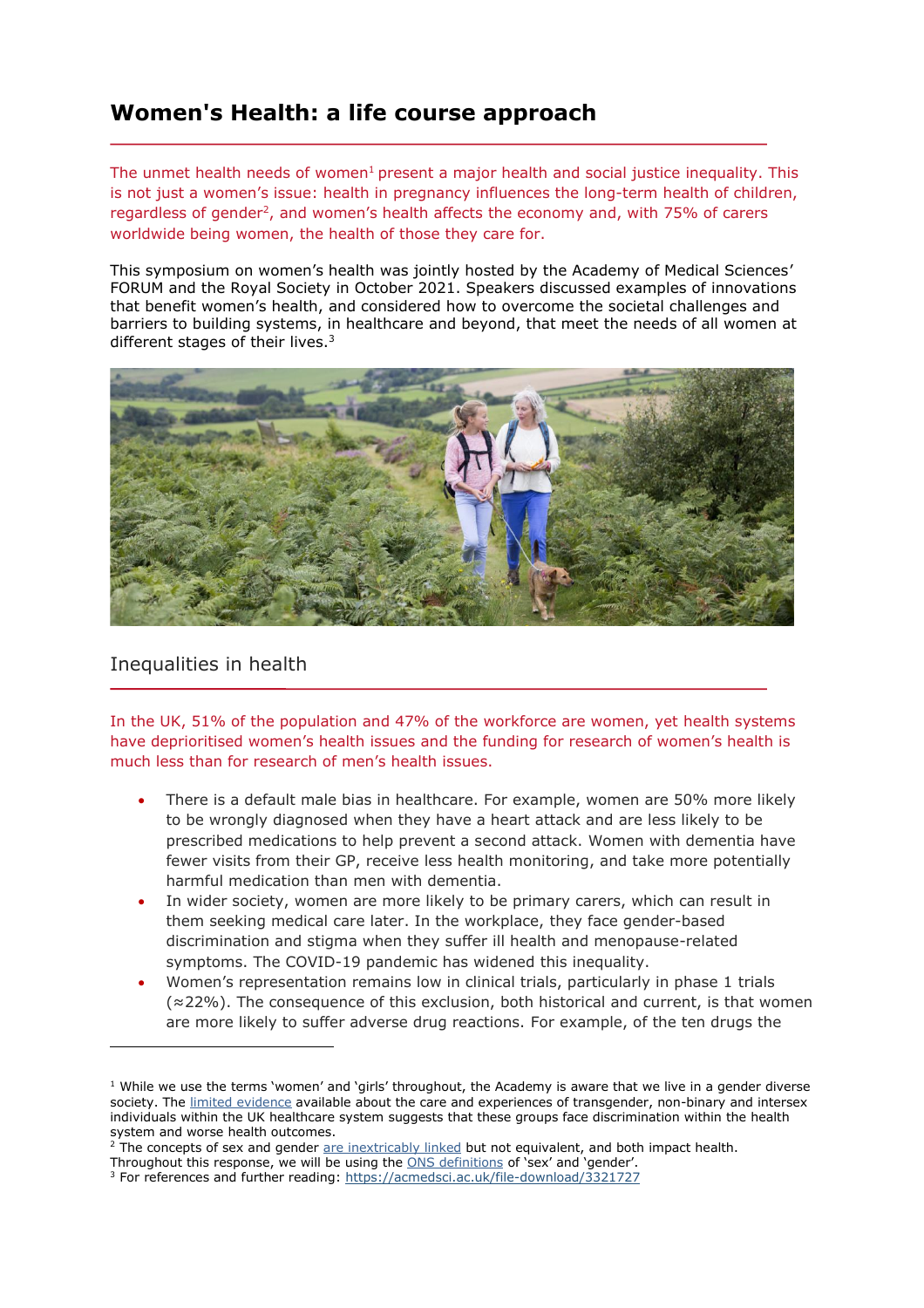FDA removed from the market between 1997 and 2000, eight posed greater risks to women.

• Pregnant women are generally excluded from clinical trials, leaving women and clinicians to make healthcare decisions without the evidence they need. Furthermore, the symptoms of pregnancy are overlooked, with very few treatments available or in development. Only one medicine designed for use in pregnancy has been licensed in the last 30–40 years, only five prescription medicines are licensed for non-obstetric use during pregnancy in the UK, and 98% of medicines have insufficient or no safety data to guide dosing during pregnancy and lactation.

## • Opportunities for improving women's health across all stages of the life course

Women's health needs change throughout their lives. Approaches to improving women's health at different stages of their life were discussed, including:

**Education:** Education of both genders is critical to giving people the vocabulary they need to understand and ask about women's health issues, and to tackle misconceptions and stigma around issues like endometriosis, menstruation and menstrual conditions, and menopause. There are a few particularly useful intervention points for such education: at school and during the pre-pubertal years; young adulthood; and the post-partum period.

**Promoting menstrual equity:** An estimated one-quarter of the world's population of women and adolescent girls of reproductive age say they do not have everything they need to manage their menstruation. Challenges include menstrual stigma, insufficient menstrual education, and limited access to menstrual materials, toilets with water, mechanisms for disposal of used materials, or privacy. Breaking taboos around menstruation will require education of young people who menstruate, their parents and communities about this normal physiological process.

**Sexual attitudes and lifestyles:** The National Surveys of Sexual Attitudes and Lifestyles (NATSAL) provide a holistic view of sexual health in the UK population. Surveys have taken place in 1990, 2000 and 2010. The findings have fed into policies for major sexual health interventions, such as the HPV vaccine being recommended for the NHS immunisation programme, which has led to a significant reduction in the prevalence of HPV-16/18 in the targeted age groups, and improvement of school education on relationships and sex.

**Pelvic floor dysfunction (PFD) and preventive healthcare:** The post-partum period is a key point determining women's long-term health. For example, PFD is commonly reported after pregnancy and its prevalence increases over the life course, as does urinary incontinence and faecal incontinence. Risk factors such as mode of delivery and body mass index can be used to predict PFD and to target interventions that can help prevent PFD and incontinence in later life, such as pelvic floor muscle training, to women most at risk.

## **Menopause and menopause-related symptoms (MRS)**

In the UK alone, there are  $\sim$  13 million women going through the menopause or perimenopause (the transition to menopause). MRS vary significantly between individuals but commonly include hot flushes, night sweats and difficulty sleeping. For 20–40% of women the symptoms are debilitating, affect their daily lives, and can last for up to 10 years. Although hormone replacement therapy is effective to treat MRS in many women, regulators of neurokinin pathways are also being explored as non-hormonal alternatives.

**Digital health:** Digital technology and platforms that focus on women's health is a rapidly expanding industry, expected to be worth around £60 billion by 2027. Pregnancy, postpartum and parenthood is currently the largest segment within the market and there are opportunities in other, underserved areas of women's health such as menopause. Technology can be used to empower women in different ways, such as providing information about health, making services more convenient and accessible, and providing support. Furthermore,